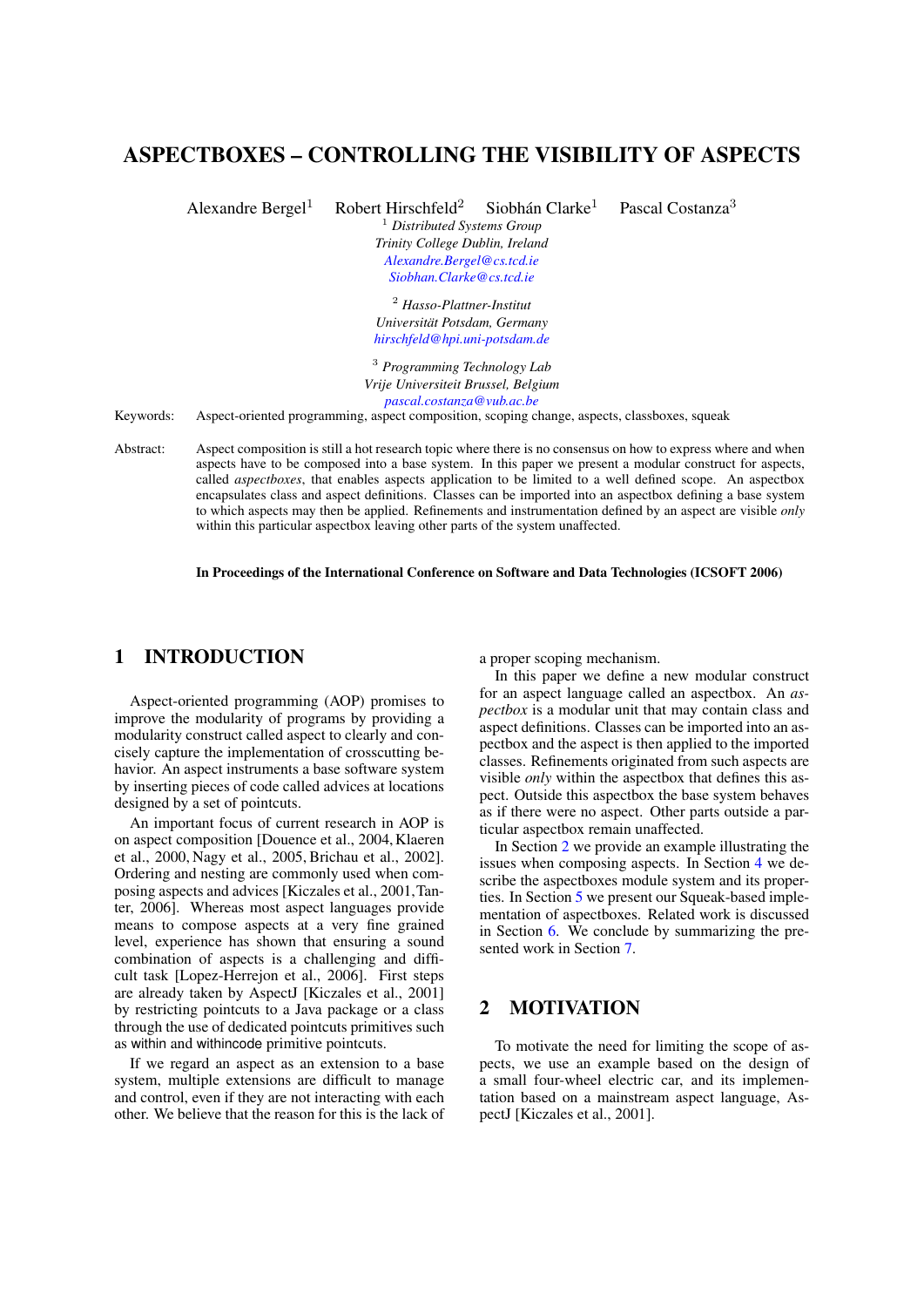

<span id="page-1-0"></span>Figure 1: The three units and their modules that compose the CyCab electrical car.

The CyCab [Baille et al., 1999] is an electric four wheel car designed to transport up to two people. The mechanics is taken from a small electrical golf car frame. Functionalities implemented in a CyCab range from an autonomous driving facility (like a coach in a train) to ultrasonic sensors for collision avoidance. A CyCab is composed of three different units (*driving control*, *position control* and *safety control*). Each unit is composed of one or more modules. Figure [1](#page-1-0) illustrates the architecture of a CyCab.

Driving Control. A CyCab is steered with a joystick emitting electrical pulses used by the motion engine to activate the four motored wheels. This feature is provided by three modules within the *driving control* unit. The *joystick* module emits signals that are captured by the *motion engine* module. This module controls the *wheels*.

Position Control. The *position control* unit computes the velocity and the location of the CyCab based on the acceleration given by the *motion engine* to the *wheels* and their angle between the car head.

Safety Control. The *safety control* unit verifies the interactions between the three modules of the *driving control* unit. For example, it asserts that pulses emitted by the joystick trigger the correct reaction in the engine and the wheels reflect the heading dictated by the joystick. In addition, in the event of failure the power is shut down and communication between the three modules is cut off.

# 3 EXAMPLE ANALYSIS

Behavior defined by the *safety control* unit crosscuts the whole *driving control* unit. For example, the impact of a power shut-down is that the *joystick*, the *motion engine* and *wheels* are disconnected. This can be easily captured in an aspect that adds behaviour to check the power status into each affected module, as implemented by the following AspectJ aspect:

```
aspect PowerOff {
  private boolean hasPower = ...;
  pointcut drivingControl():
    target(Joystick) && call(public * *(..)) k
    target(Engine) && call(public * *(..)) k
    target(Wheels) && call(public * *(..));
  void around(): drivingControl() {
    if (hasPower == true)
       proceed();
  }
  ...
}
```
The PowerOffAndBreak aspect inserts a check before all public methods of the classes Joystick, Engine and Wheels to proceed only if power is equal to true. This aspect is applied to the *driving control* unit and has to be composed with the PositionAndVelocity aspect defined by the *position control* unit:

```
aspect PositionAndVelocity {
  double speed;
  pointcut speedUp() : call (* Engine.accelerate());
  after(): speedUp() {
    //... Speed calculation
  }
  ...
```
}

PositionAndVelocity inserts a speed calculation functionality after the execution of the accelerate method. Defining the *position and velocity module* as an aspect has the benefit to leave the *driving control* unit free from referring to the speed and position computation. The two aspects PowerOffAndBreak and PositionAndVelocity are woven into the base system, the *driving control* unit, to form a deployable system. With current aspect languages such as AspectJ, *extensions defined by all aspects are automatically applied to all the modules in the system* (*i.e.,* the physical display screen, the electronic control unit in charge of the safety).

This facility is particularly dangerous regarding the implicit sharing of the control flow of the application. A failure raised by the PositionAndVelocity aspect may easily impact the PowerOffAndBreak aspect affecting the electronic control unit in charge of the safety.

Whereas most of current aspect languages offer sophisticated pointcut primitives to express location of join points, they do not provide a means to limit the impact of an aspect into a well-defined system area.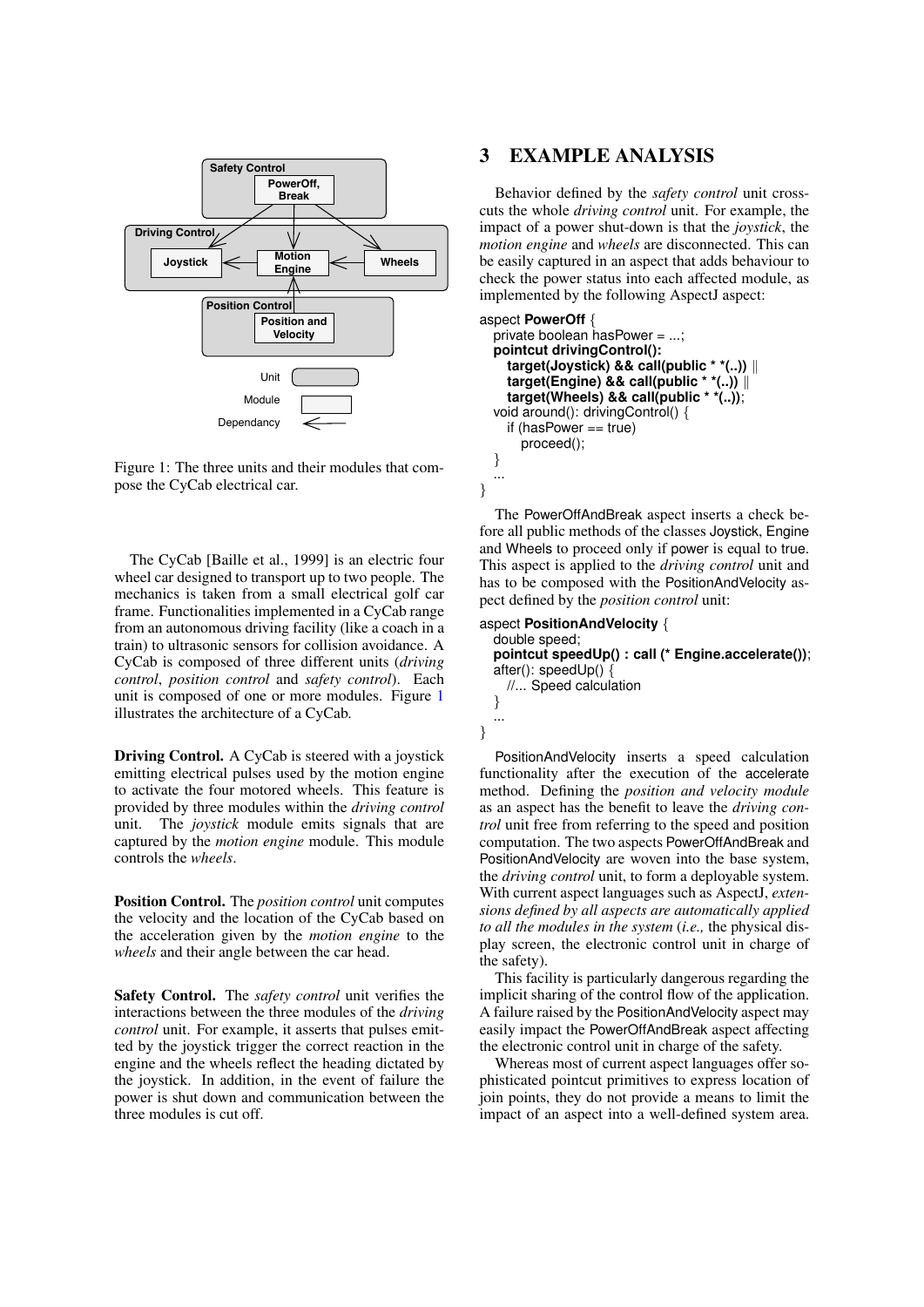In the up coming section we define a module system for an aspect-oriented programming environment in which one or more aspect compositions are effective only in the context of a well-defined subset of the base system.

# <span id="page-2-0"></span>4 SCOPING ASPECTS WITH **ASPECTBOXES**

Most of today's aspect languages do not provide a way to limit the impact of an aspect within a delimited scope. In this section, we describe a module system for an aspect-oriented programming language that allows for controlling the visibility of a set of aspects relative to a well-defined system area.

#### 4.1 Aspectboxes in a Nutshell

*Aspectboxes* is a namespace mechanism for aspects. An aspect lives in an aspectbox and the effects of this aspect is limited to the aspectbox in which it is defined and to other aspectboxes that rely on the base system extended by this aspect. An aspectbox can (i) define classes, (ii) import classes from another aspectbox and (iii) define aspects.

The import relationship is transitive: If an aspectbox AB2 imports a class C from another aspectbox AB1, then a third aspectbox AB3 can import C from AB2. From the point of view of the importing aspectbox AB3, there is no difference if the class is defined or imported in the provider aspectbox AB2. Because aspects cannot be reused across multiple base systems, aspects cannot be imported.

A pointcut definition contained in an aspect refers only to classes that are imported (*i.e.,* visible within the aspectbox that defines this aspect). An aspect in an aspectbox refines the behavior of the classes that are imported or defined, for instance by adding some code before and after some methods. The classes augmented with the aspect can also be imported from another aspectbox. From the point of view of an importing aspectbox, there is no distinction between classes defined within the aspectbox and those imported.

# 4.2 Namespace for Classes and Aspects

An aspectbox defines a namespace for class definitions, aspect definitions and aspect compositions.

Aspectbox as namespace for classes. The class En-gine contained in the aspectbox DrivingControlAB<sup>[1](#page-2-1)</sup> as

<span id="page-2-1"></span><sup>1</sup>We end the name of aspectboxes by AB to clearly make a distinction between them and regular class names

illustrated in Figure [1](#page-1-0) is defined as the following<sup>[2](#page-2-2)</sup>:

(Aspectbox named: #DrivingControlAB) createClassNamed: #Engine instanceVariableNames:

The class Engine does not have any instance variables and two methods accelerateWheels: anAcceleration and setAnglewithHeading: anAngle are defined on it.

DrivingControlAB.Engine>>

accelerateWheels: anAcceleration "accelerate the wheels with a given acceleration" ...

DrivingControlAB.Engine>>

setAnglewithHeading: anAngle "set the heading of the car by setting appropriately the wheel angle" ...

An aspectbox acts as a code packaging mechanism and constrains aspect visibility. A class is *visible* within an aspectbox if this class is defined in or imported to this aspectbox. Any class visible within an aspectbox AB1 can be imported from AB1 by other aspectboxes. The aspectbox PositionControlAB imports the class Engine from DrivingControlAB

(Aspectbox named: #PositionControlAB) import: #Engine from: #DrivingControlAB

An instantiation of a class can occurs in any aspectbox as long as this class is visible in the aspectbox that contains the code performing the instantiation. Class instances (*i.e.,* objects) do not belong to an aspectbox.

Aspectbox as namespace for aspect definitions. The module *position and velocity* is implemented by the PositionAndVelocity aspect:

(Aspectbox named: #PositionControlAB) createAspectNamed: #PositionAndVelocity instance VariableNames: 'heading velocity'

Because the aspect PositionAndVelocity has to be applied to the class Engine, this class has to be imported from the DrivingControlAB aspectbox. This aspect also defines advices to be applied to the methods accelerateWheels: anAcceleration and setAnglewithHeading: anAngle that compute the velocity and the heading, respectively, as illustrated in Figure [2.](#page-3-0)

Aspectbox as namespace for aspect compositions. An aspect, which is defined in an aspectbox, is applied to classes that are visible in this aspectbox (*i.e.,* classes that are imported or defined). The effect of

<span id="page-2-2"></span><sup>&</sup>lt;sup>2</sup>Since our aspectboxes prototype is implemented in Squeak, we therefore use the Squeak syntax to describe them.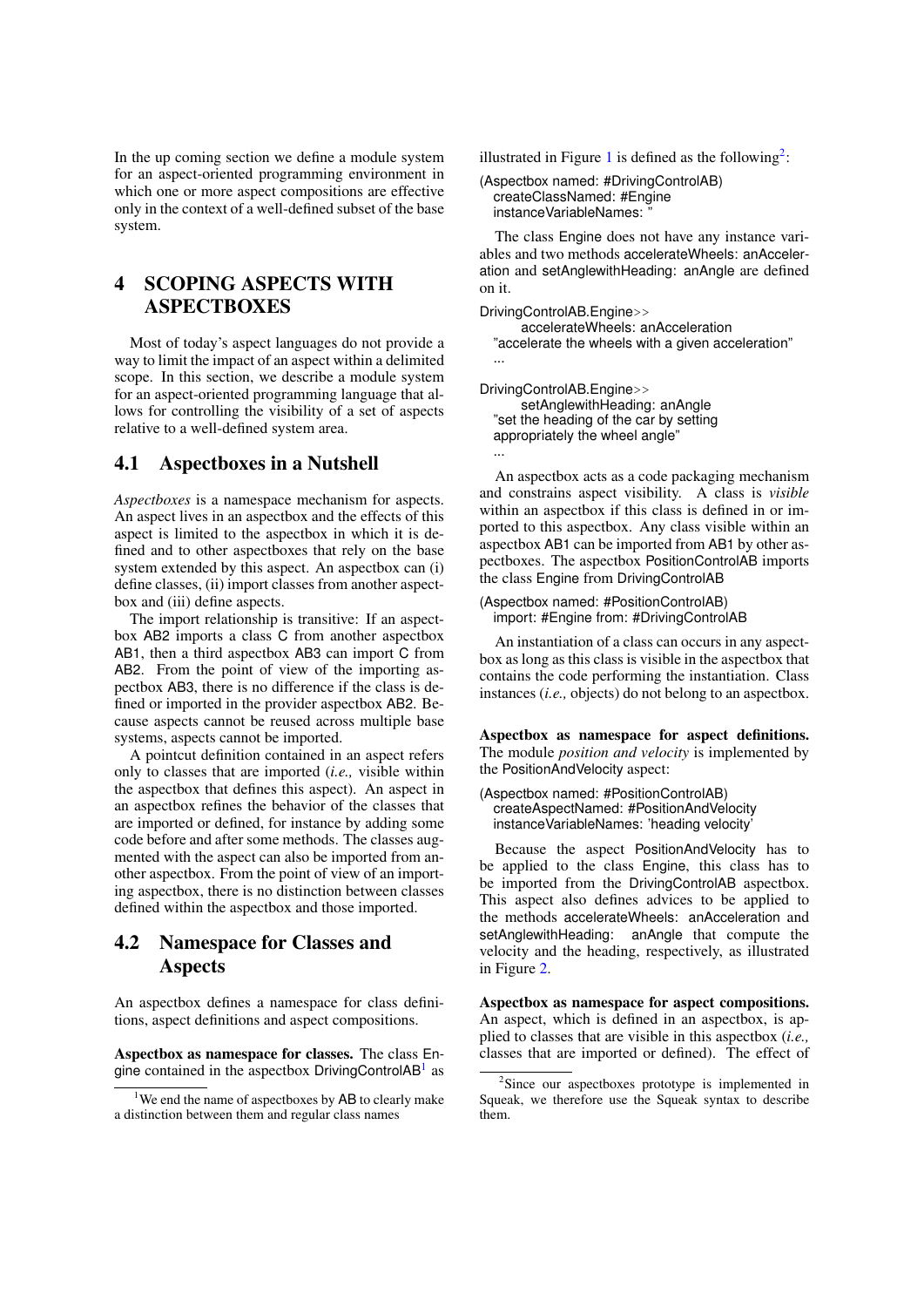```
PositionControlAB. PositionAndVelocity>> adviceComputeVelocity
  ˆAfterAdvice
    pointcut: (JoinPointDescriptor
               targetClass: Engine targetSelector: #accelerateWheels:)
    afterBlock: [:receiver :arguments :aspect |
                "computation of the velocity according to the speed of the wheels"
               velocity := ...]
PositionControlAB. PositionAndVelocity>> adviceComputeHeading
  ˆAfterAdvice
    pointcut: (JoinPointDescriptor
               targetClass: Engine targetSelector: #setAnglewithHeading:)
    afterBlock: [:receiver :arguments :aspect |
                "computation of the heading according to the speed of the wheels"
               heading := \ldots]
```
<span id="page-3-0"></span>Figure 2: The velocity and the heading are computed by two advices adviceComputeVelocity and adviceComputeHeading, respectively.

this aspect is limited to the aspectbox in which this aspect is defined. Outside this aspectbox, it is as if no aspect would have been applied to the base system.

The aspectbox SafetyControlAB defines the aspect PowerOff. This aspect has one advice, adviceDriving-Control that proceed a method call if the hasPower is true.

```
(Aspectbox named: #SafetyControlAB)
 createAspectNamed: #PowerOff
 instanceVariableNames: 'hasPower'.
```
SafetyControlAB.PowerOff>> adviceDrivingControl | joinpoints | joinpoints := JointPointDescriptor targetClasses: {Joystick . Engine . Wheels}. ˆAroundAdvice pointcut: joinpoints aroundBlock: [:receiver :arguments :aspect | hasPower ifTrue: [ aspect proceed ]

Aspects PowerOff and PositionAndVelocity described above have a common pointcut: public method of the class Engine. Because these two aspects belongs to different aspectboxes (SafetyControlAB and PositionControlAB, respectively), they do not conflict with each other.

# 4.3 Executing Code in an Aspectbox

Triggering a program execution in an aspectbox is achieved by the method eval:.

(Aspectbox named: #SafetyControlAB) eval: [ | app | app := SafetyApplication new. app run].

The code above instantiates the class SafetyApplication and invokes the method run. The code invoked by this method run will benefit from aspects defined in SafetyControlAB (*i.e.,* PowerOff). Similarly, an application invoked in the aspectbox PositionControlAB will benefit from PositionAndVelocity without being affected by SafetyControlAB.

#### 4.4 Absolute Isolation of Aspects

It is widely accepted that encapsulating different functionalities of a system in distinct modular units aids their comprehensibility and maintainability [Parnas, 1972].

Figure [1](#page-1-0) illustrates a modular architecture. Because it is closely linked to the physical and external physical mechanic events, the *driving control* unit needs special care and should not be altered by other units that are not necessary for its execution. Also, for safety reasons, the *position control* unit has to be built on top of the motion engine without affecting its execution. *Different concerns composed into a system have to be well modularized and isolated from the base system.*

The aspectboxes module system has the following properties:

- *Conflicts between aspects are avoided.* By living in different scopes, aspects are kept separated. Even if aspects defined in different aspectboxes have the same join points, there is no need to define precedence rules for composition ordering.
- *Minimal extension of the aspect language.* Combining the aspectboxes module system with AspectS [Hirschfeld, 2003] did not require any modification of the aspect language syntax. Static references contained in the definition of pointcuts are resolved using the classes visible in the aspectbox in which these pointcuts are defined in.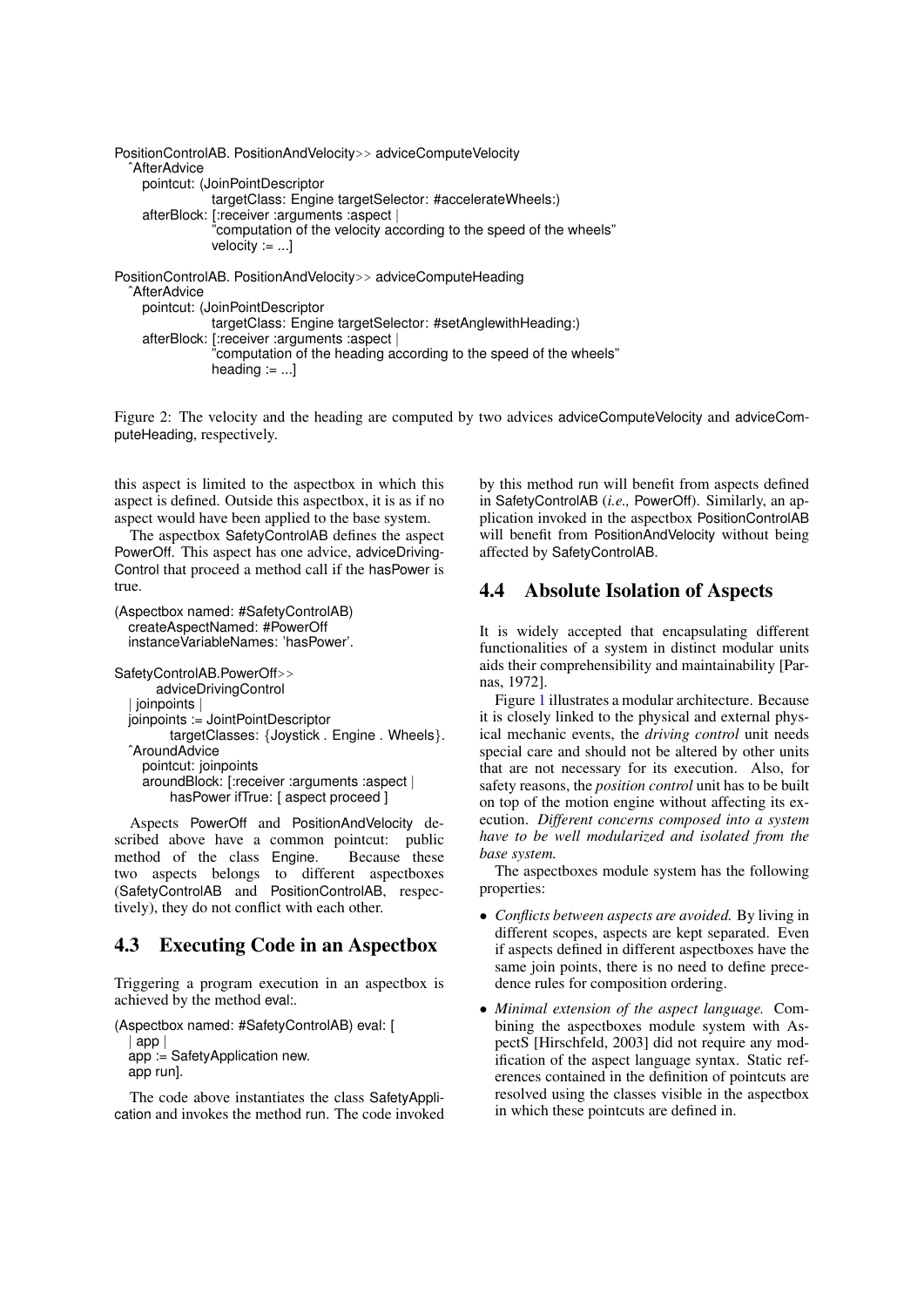

<span id="page-4-2"></span>Figure 3: The PowerOff and PositionAndVelocity aspects hooked into the driving control module.

# <span id="page-4-0"></span>5 IMPLEMENTATION

A prototype of aspectboxes is implemented in Squeak. Figure [3](#page-4-2) describes how the *safety control* and the *position control* are hooked into the *driving control* module.

AspectS. AspectS [Hirschfeld, 2003] is an approach to general-purpose aspect-oriented programming in the Squeak<sup>[3](#page-4-3)</sup> Smalltalk environment [Ingalls et al., 1997]. It extends the Squeak metaobject protocol to accommodate the aspect modularity mechanism. In contrast to systems like AspectJ, weaving and unweaving in AspectS happens dynamically at runtime, on-demand, employing metaobject composition. Instead of introducing new language constructs, AspectS utilizes Squeak itself as its pointcut language. AspectS benefits from the expressiveness and uniformity of Squeak.

Activation blocks. AspectS uses Method Wrappers [Brant et al., 1998] to instrument both message sends and receptions. Such wrappers support execution of additional code before, after, around, or instead of an existing method. The core of the aspect activation mechanism is implemented in the isActive method of the class MethodWrapper. All additional code provided by a wrapper is to be activated only if all activation blocks associated with it evaluate to true. Activation blocks are treated as predicate methods, returning either true or false as the outcome of their execution.

Aspectboxes. The aspectboxes module system is fully integrated in the Squeak environment. When an aspect is woven, activation blocks are created and placed at join points shadows. When the control flow of the application reaches a join point, the isActive methods is executed in order to determine if this potential join point is within the scope of an aspectbox

defining this aspect to yield activation or not (*i.e.,* if it is associated with the current control flow).

#### <span id="page-4-1"></span>6 RELATED WORK

AspectJ. The pointcut language offered by AspectJ provides a mechanism to restrict a pointcut definition to a package or a class (*i.e.,* within and withincode pointcut primitives). The purpose of these constructs is to restrict the location of join points between a base system and an aspect, however advices hooked at those join points remain globally visible. Therefore, the restricting pointcut primitives of AspectJ do not help in scoping an aspect application.

CaesarJ. Aspects, packages and classes are unified in CaesarJ [Aracic et al., 2006] under a single notion, a cclass. Aspect deployment can either be global or thread local.

Aspectboxes promotes a syntactic scoping of aspects: an aspect is scoped to the aspectbox that defines it. In CaesarJ, an aspect is scoped to the thread it was installed in.

Classboxes. The Classbox module system allows a class to be extended by means of class member additions and redefinitions. These extensions are visible in a locally and well-delimited scope. Several versions of a same class can coexist at the same time in the same system. Each class version corresponds to a particular view of this class [Bergel et al., 2005].

Classboxes and aspectboxes have a common root which is the scoping mechanism for refinement. Whereas classboxes support structural refinement (*i.e.,* class members addition and redefinition), aspectboxes offer a scoping mechanism for behavioral refinement.

Context-aware aspects. Context awareness promotes software program behaviour to depend on "context". Context-aware aspects [Tanter et al., 2006]

<span id="page-4-3"></span><sup>&</sup>lt;sup>3</sup>Squeak is an open-source Smalltalk available from [www.squeak.org](http://www.squeak.org)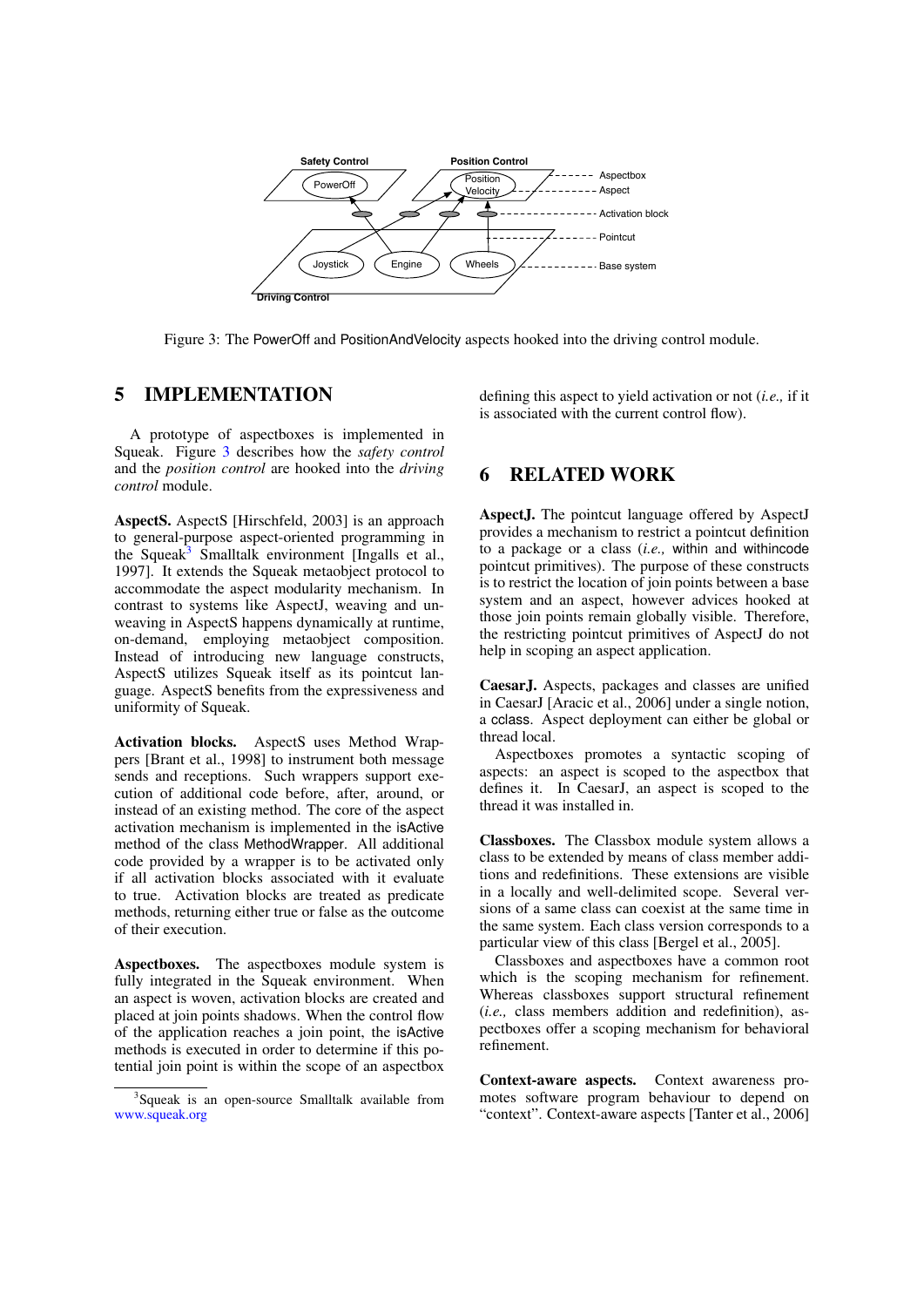offers language constructs to handle contexts. A context is defined by the programmer as a plain standard object. The pointcut language is extended with primitives such as inContext(c) and createdInContext(c) that restrict a pointcut expression to a particular context c and to objects that were created in a context c, respectively.

Whereas context-aware aspects trigger the activation of aspects based on some arbitrary context activation function, aspectboxes promote the concurrent applications of aspects by restricting them to different scope.

Context-oriented programming. ContextL [Costanza and Hirschfeld, 2005], a CLOSbased implementation for Context-Oriented Programming, provides dedicated programming language constructs to associate partial class and method definitions with layers. Layers activation and deactivation is driven by the control flow of a running program. When a layer is activated, the partial definitions become part of the program until this layer is deactivated.

Whereas scoping software system refinement is the common problem for context-oriented programming and aspectboxes, the approaches are different. A layer in ContextL encapsulate structural definitions, whereas aspectboxes encapsulate behavioral definitions.

AWED. Aspects with Explicit Distribution (AWED) [Navarro et al., 2006] is an approach for defining crosscutting behaviour on remote locations (*i.e.,* distributed applications). AWED is an aspect language supporting remote pointcuts, distributed advices and distributed aspects. A distributed aspect allows for state sharing and aspect instance to be distributed across multiple hosts.

# <span id="page-5-0"></span>7 CONCLUSION

Aspectboxes provide a new aspect modularity construct limiting the scope of aspect composition with a base software system. Modifications to the base system are visible only in the aspectbox the aspect is defined in. This allows one to deploy multiple concurrent modifications in the same base system, avoiding conflicting situations across aspectboxes.

In the work presented in this paper, an aspect cannot be imported from an aspectbox. The reason for this is that aspects are not generic (*i.e.,* cannot be applied to other base systems). As future work, we plan to refine the notion of import to enable reuse of aspects within multiple aspectboxes.

Our prototypical implementation is based on

AspectS. It integrates the composition mechanisms of AspectS and Classboxes to achieve the desired composition and scoping behavior.

Acknowledgments. We gratefully acknowledge the financial support of the Science Foundation Ireland and Lero — the Irish Software Engineering Research Centre. We also like to thank Parinaz Davari and Daniel Rostrup for their valuable comments.

#### REFERENCES

- Aracic, I., Gasiunas, V., Mezini, M., and Ostermann, K. (2006). An overview of caesarj. *Transactions on Aspect-Oriented Software Development*, 3880:135 – 173.
- Baille, G., Garnier, P., Mathieu, H., and Pissard-Gibollet, R. (1999). Le cycab de l'inria rhône-alpes. Technical Report RT-0229, INRIA.
- Bergel, A., Ducasse, S., and Nierstrasz, O. (2005). Classbox/J: Controlling the scope of change in Java. In *Proceedings of Object-Oriented Programming, Systems, Languages, and Applications (OOPSLA'05)*, pages 177–189, New York, NY, USA. ACM Press.
- Brant, J., Foote, B., Johnson, R., and Roberts, D. (1998). Wrappers to the Rescue. In *Proceedings ECOOP '98*, volume 1445 of *LNCS*, pages 396–417. Springer-Verlag. method wrappers.
- Brichau, J., Mens, K., and Volder, K. D. (2002). Building composable aspect-specific languages with logic metaprogramming. In *Proceedings of the 1st ACM SIGPLAN/SIGSOFT Conference on Generative Programming and Component Engineering (GPCE 2002)*, volume 2487 of *LNCS*. Springer-Verlag.
- Costanza, P. and Hirschfeld, R. (2005). Language constructs for context-oriented programming. In *Proceedings of the Dynamic Languages Symposium 2005*.
- Douence, R., Fradet, P., and Südholt, M. (2004). Composition, reuse and interaction analysis of stateful aspects. In *AOSD '04: Proceedings of the 3rd international conference on Aspect-oriented software development*, pages 141–150, New York, NY, USA. ACM Press.
- Hirschfeld, R. (2003). AspectS Aspect-Oriented Programming with Squeak. In Aksit, M., Mezini, M., and Unland, R., editors, *Objects, Components, Architectures, Services, and Applications for a Networked World*, number 2591 in LNCS, pages 216– 232. Springer.
- Ingalls, D., Kaehler, T., Maloney, J., Wallace, S., and Kay, A. (1997). Back to the future: The story of Squeak, A practical Smalltalk written in itself. In *Proceedings OOPSLA '97, ACM SIGPLAN Notices*, pages 318– 326. ACM Press.
- Kiczales, G., Hilsdale, E., Hugunin, J., Kersten, M., Palm, J., and Griswold, W. G. (2001). An overview of As-